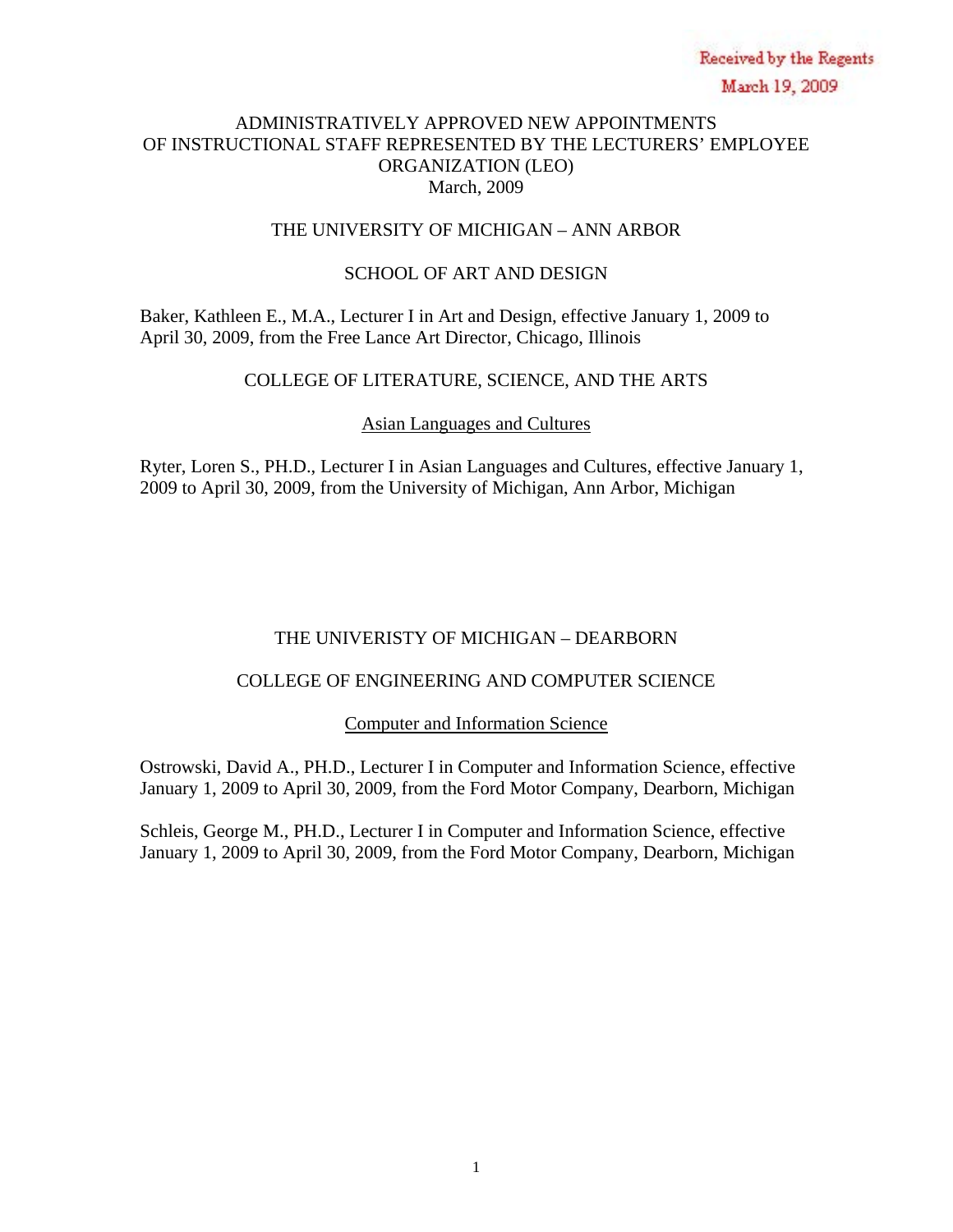### ADMINISTRATIVELY APPROVED LEAVES OF ABSENCE OF INSTRUCTIONAL STAFF REPRESENTED BY THE LECTURERS' EMPLOYEE ORGANIZATION (LEO) March, 2009

### THE UNIVERSITY OF MICHIGAN – ANN ARBOR

### COLLEGE OF LITERATURE, SCIENCE, AND THE ARTS

#### Romance Languages and Literatures

Camara Eguinoa, Elena A., PH.D., Lecturer I in Romance Languages and Literatures, on personal medical leave effective January 22, 2009 to April 30, 2009.

#### THE UNIVERSITY OF MICHIGAN – FLINT

### COLLEGE OF ARTS AND SCIENCES

#### Biology

Malinowski, Elizabeth A., M.S., Lecturer IV in Biology, on extended sick leave effective January 13, 2009 to February 9, 2009.

#### Communications and Visual Arts

Ullrich, Donna L., J.D., Lecturer II in Communications and Visual Arts, extension of extended sick leave effective October 8, 2008 to January 1, 2009.

#### English

Anderson, James E., M.A., Lecturer IV in English, on extended sick leave effective November 6, 2006 to January 1, 2007.

#### SCHOOL OF HEALTH PROFESSIONS AND STUDIES

Bluhm, Minnie V., M.P.H., Lecturer IV in Health Care, on extended sick leave effective September 24, 2007 to December 31, 2007.